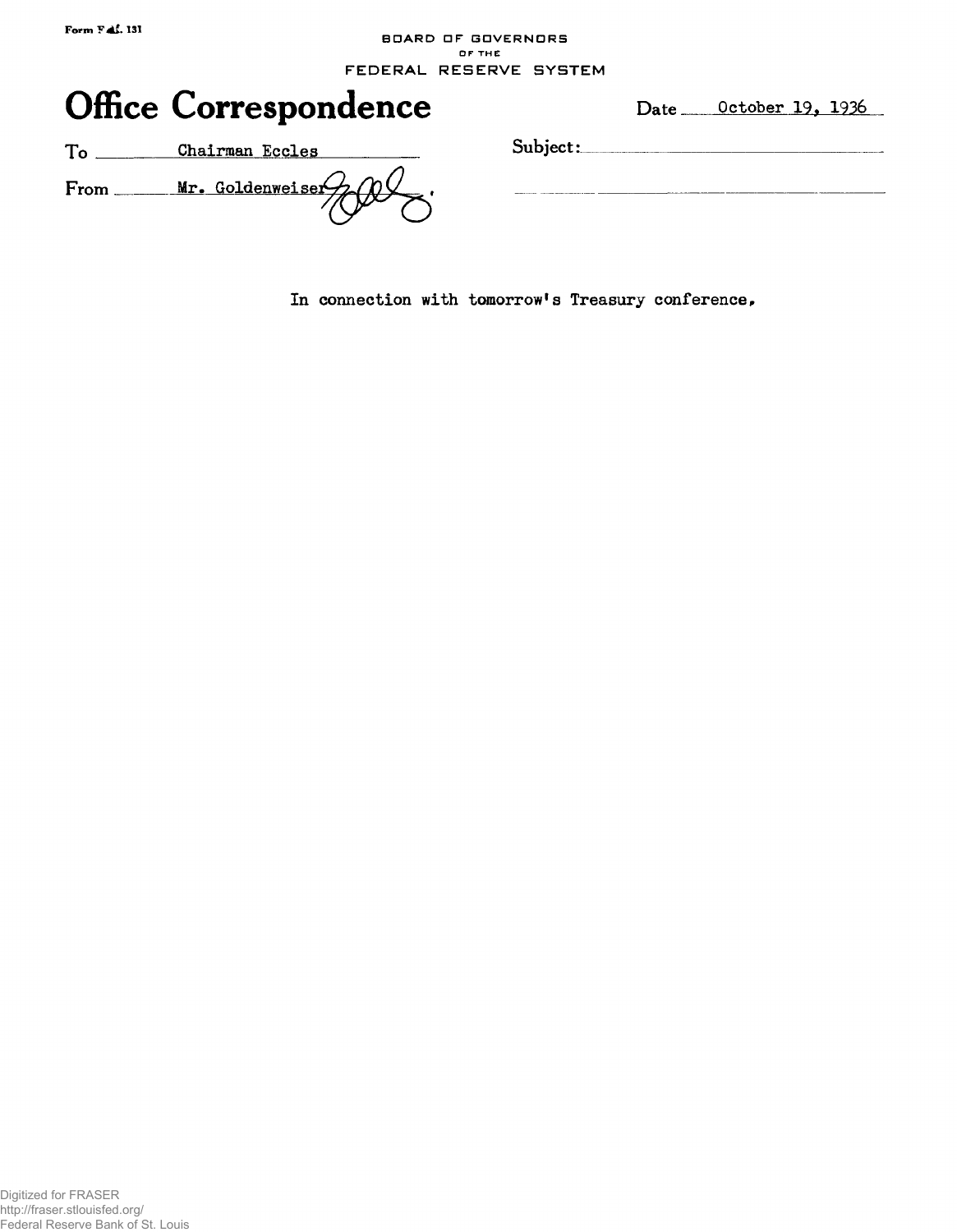#### CURRENT COMMENTS IN BRIEF

#### Excess Reserves

Excess reserves are now \$2,070,000,000 and are expected by the middle of this week to be #2,200,000,000. This is the highest level since the 50 percent increase in reserve requirements. The increase has been due to an inflow of more than #300,000,000 of gold from abroad and would have been larger were it not for a seasonal increase of more than \$100,000,000 in the domestic demand for currency.

## Recent Capital Movements

Since the new currency arrangement much capital has returned to the gold-bloc countries, mostly from London. As much as \$200,000,000 of gold has been transferred from London to Paris—half from hoards and half from the British Equalization Fund. A smaller amount has been taken from London by the Swiss commercial banks.

The flow of capital to the American stock market from England and from the former gold-bloc countries has not only continued but in recent weeks has been exceptionally heavy. It has been a factor in the recent increase in activity and advance in prices in the stock market.

The table below shows how theinflow of foreign capital into our security markets grew as the gold-bloc difficulties neared a crisis, fell off in the week in which the gold standard was suspended, and then following stabilization was resumed on a greater scale.